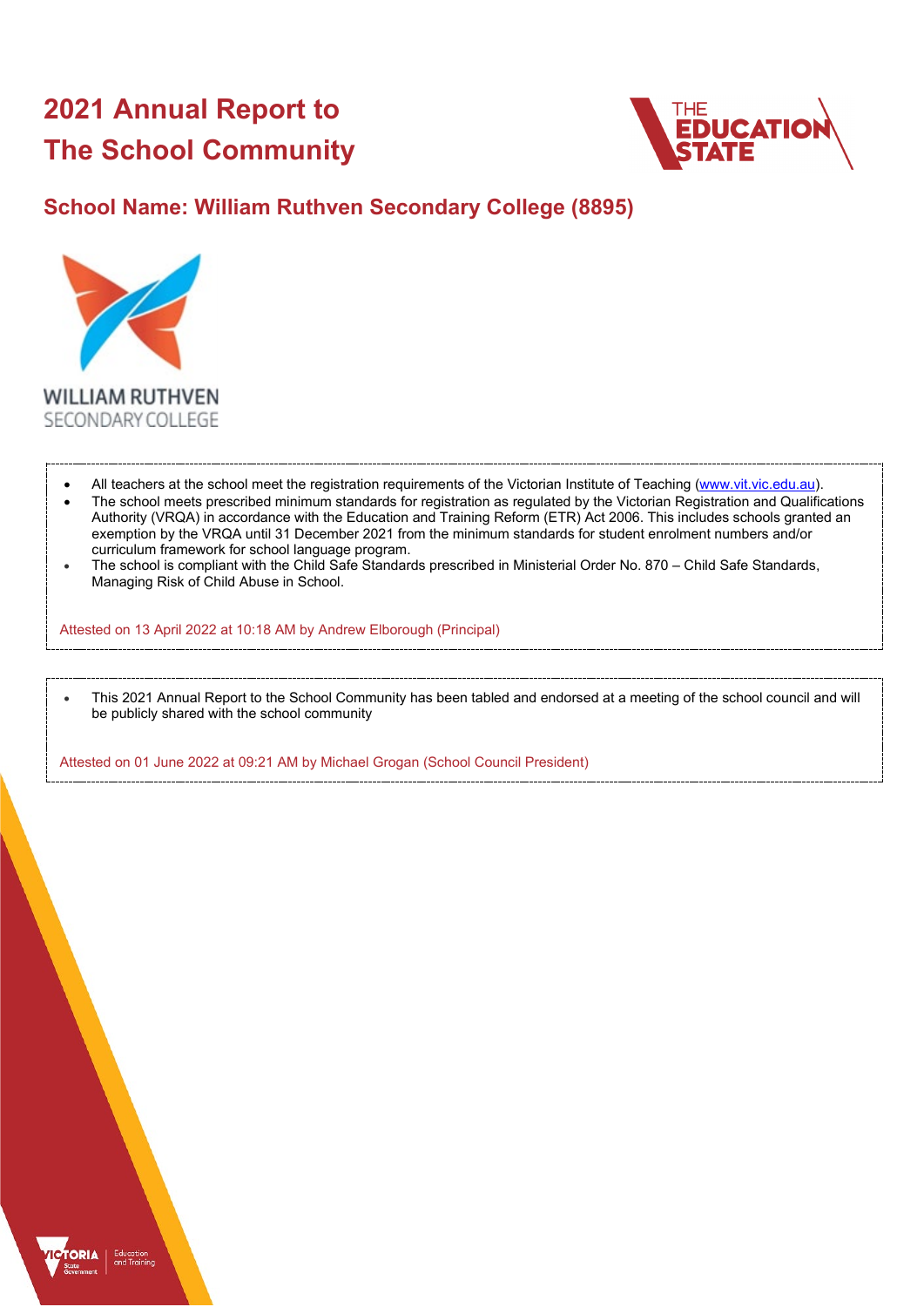

## How to read the Annual Report

### What does the *'About Our School'* commentary section of this report refer to?

The 'About our school' commentary provides a brief background on the school, an outline of the school's performance over the year and future directions.

The 'School Context' describes the school's vision, values and purpose. Details include the school's geographic location, size and structure, social characteristics, enrolment characteristics and special programs.

The 'Framework for Improving Student Outcomes (FISO)' section includes the improvement initiatives the school has selected and the progress they have made towards achieving them through the implementation of their School Strategic Plan and Annual Implementation Plan.

### What does the *'Performance Summary'* section of this report refer to?

The Performance Summary includes the following:

#### **School Profile**

- student enrolment information
- the school's 'Student Family Occupation and Education' category
- a summary of parent responses in the Parent Opinion Survey, shown against the statewide average for Secondary schools
- school staff responses in the area of School Climate in the School Staff Survey, shown against the statewide average for Secondary schools

#### **Achievement**

- English and Mathematics for Teacher Judgements against the curriculum
- English and Mathematics for National Literacy and Numeracy tests (NAPLAN)
- all subjects for Victorian Certificate of Education (VCE) examinations

#### **Engagement**

Student attendance and engagement at school, including:

- how many Year 7 students remain at the school through to Year 10
- how many exiting students go on to further studies or full-time work

#### **Wellbeing**

Student responses to two areas in the Student Attitudes to School Survey:

- Sense of Connectedness
- Management of Bullying

Results are displayed for the latest year and the average of the last four years (where available). As NAPLAN tests were not conducted in 2020, the NAPLAN 4-year average is the average of 2018, 2019 and 2021 data in the 2021 Performance Summary.

#### Considering COVID-19 when interpreting the Performance Summary

The Victorian community's experience of COVID-19, including remote and flexible learning, had a significant impact on normal school operations in 2020 and 2021. This impacted the conduct of assessments and surveys. Readers should be aware of this when interpreting the Performance Summary.

For example, in 2020 and 2021 school-based surveys ran under changed circumstances, and NAPLAN was not conducted in 2020. Absence and attendance data during this period may have been influenced by local processes and procedures adopted in response to remote and flexible learning.

Schools should keep this in mind when using this data for planning and evaluation purposes.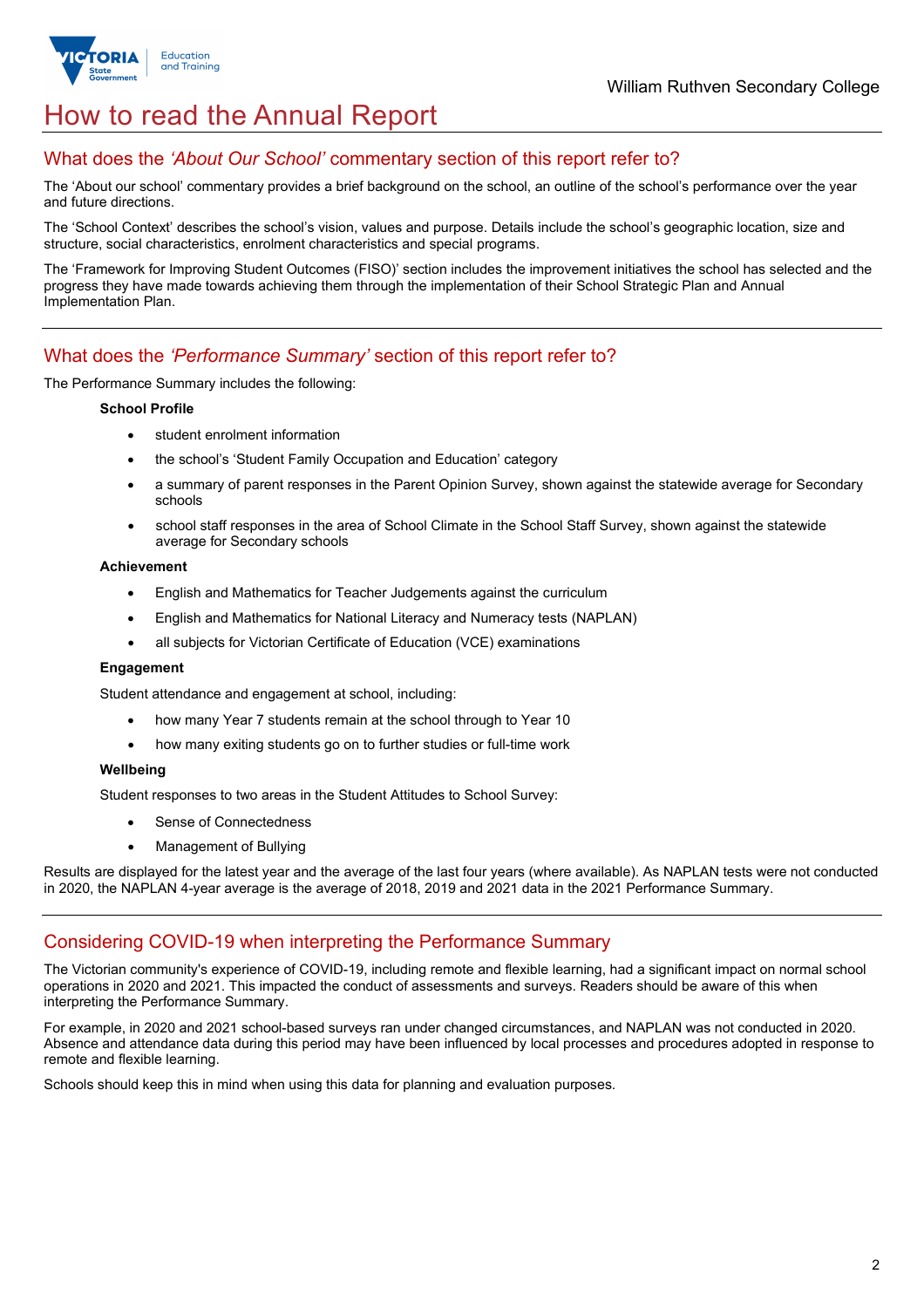

## How to read the Annual Report (continued)

#### What do *'Similar Schools'* refer to?

Similar Schools are a group of Victorian government schools with similar characteristics to the school.

This grouping of schools has been created by comparing each school's socio-economic background of students, the number of non-English speaking students and the school's size and location.

## What does *'NDP'* or '*NDA*' mean?

'NDP' refers to no data being published for privacy reasons or where there are insufficient underlying data. For example, very low numbers of participants or characteristics that may lead to identification will result in an 'NDP' label.

'NDA' refers to no data being available. Some schools have no data for particular measures due to low enrolments. There may be no students enrolled in some year levels, so school comparisons are not possible.

Note that new schools only have the latest year of data and no comparative data from previous years. The Department also recognises unique circumstances in Specialist, Select Entry, English Language, Community Schools and schools that changed school type recently, where school-to-school comparisons are not appropriate.

## What is the *'Victorian Curriculum'*?

The Victorian Curriculum F–10 sets out what every student should learn during his or her first eleven years of schooling. The curriculum is the common set of knowledge and skills required by students for life-long learning, social development and active and informed citizenship.

The Victorian Curriculum is assessed through teacher judgements of student achievement based on classroom learning.

The curriculum has been developed to ensure that school subjects and their achievement standards enable continuous learning for all students, including students with disabilities.

The 'Towards Foundation Level Victorian Curriculum' is integrated directly into the curriculum and is referred to as 'Levels A to D'.

'Levels A to D' may be used for students with disabilities or students who may have additional learning needs. These levels are not associated with any set age or year level that links chronological age to cognitive progress (i.e., there is no age expected standard of achievement for 'Levels A to D').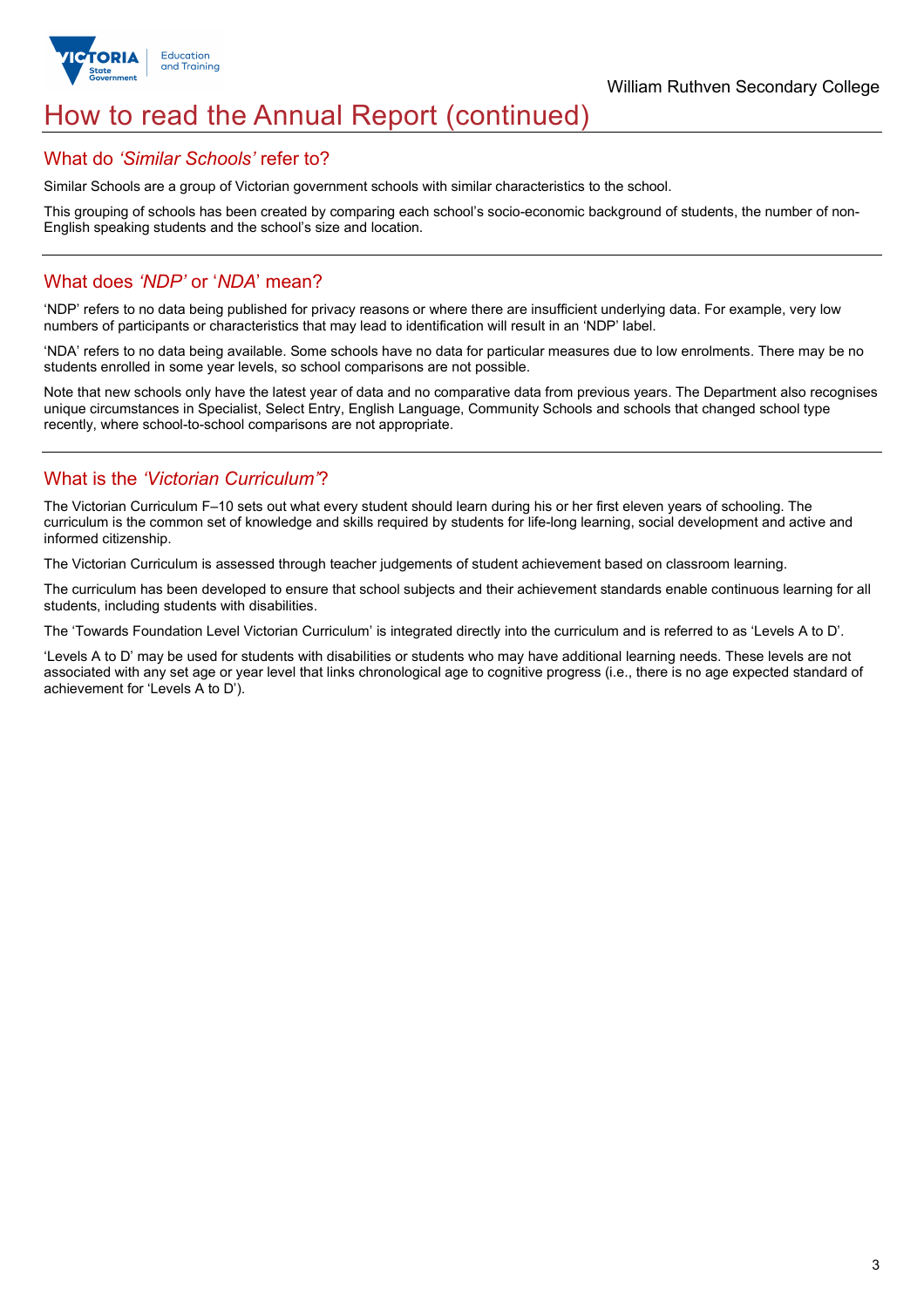

## **About Our School**

## School context

William Ruthven Secondary College is a vibrant and modern 7-12 co-educational school located in Reservoir. Our school is built to accommodate approximately 600 secondary students within a collaborative learning environment. The school community has a very strong commitment to our values – Respect Excellence Acceptance and Leadership which reflects our focus on academic and life-long learning. The curriculum is innovative and designed for 21st Century learning and pathways beyond the school. This work is supported by our school wide positive behaviour matrix and developed in consultation with students. With a focus on lifelong learning, staff engage in dedicated professional learning meetings each week using the Professional Learning Communities model to support the individual learning needs of our diverse student population. The college enjoys partnerships with La Trobe University and RMIT which ensures our young people aspire to university degrees after Year 12. In 2021 we expanded the VCAL program to begin in Year 11 to support students looking to complete their VCAL certificate over two years. With the completion of the stage 1 of the capital works program, we have a focus on flexible and modern learning spaces for our community. We continue to provide quality professional learning for our teachers to maximise the potential of our new environment. Our curriculum is designed to ensure literacy, numeracy and inquiry based learning is evident in Years 7-10 learning in order to maximise success in the VCE and VCAL. In 2021 we continued the development of our curriculum using the 21st Century Learning supported by Microsoft Office 365. The Year 9 PEEL program continues to provide our students with the research, problem solving and collaborative skills required for Years 10-12 VCE and VCAL success. The "PEEL" programme combines a number of core subjects together and maximises the opportunity for our learners to work with a small group of dedicated staff. It is supported by a school-wide use of Office 365 and OneNote to connect students and teachers to the learning. The programme includes an extensive suite of elective offerings designed in conjunction with students or in response to their requests. The Year 9 and 10 combined elective program provides a wide range of opportunities to cater for the varying interests of our students. We continue to develop a strong rapport with various community organisation to create a School Community Action Team (SCAT) to provide tiered support for our college. In 2021 our focus was on mental health and career pathways.

## Framework for Improving Student Outcomes (FISO)

FISO Initiative 1: Curriculum planning and assessment. In 2021 we implemented a guaranteed and viable cycle for staff to review and plan for the documentation and delivery of the curriculum. This supported the development of a whole school assessment schedule to ensure a spread of assessment items across each term to spread the load. We continued to work with staff on recording and analysis of student data to develop curriculum for teaching at the point of need for all students. The DSSI Teaching partners worked with staff on building staff capacity on a literacy goal related to reading for all Year 7 & 8 students as part of the literacy program. The goals were linked to individual student data collated from Fountas and Pinnell, OnDemand and teacher judgements. We continued to protect weekly planning time for our Year 7 & 8 literacy teachers to support collaborative planning for improvement and capacity building around reading.

FISO Initiative 3: Building practice excellence. Our college continues to have a dedicated program for all staff for 1.5 hours per week, focussing on improving student outcomes. We continued to work in the "Professional Learning Communities" structure through our professional learning program to inquiry into improving teaching practice for our students. We implemented a whole school Educational Instructional Model (EIM) as a focus for our learning walks conducted in Terms 2 and 4 as feedback to refine and develop the EIM for 2022. We worked with staff to develop a remote EIM with a focus on wellbeing check-in for all classes and brain breaks for our senior students due to the length of sessions conducted via WebEx.

#### Achievement

2021 was a unique experience for our school, we recorded a 100% VCE completion rate and a 93% VCAL completion rate. The VCE mean study score increasing from 27.96 to 28.31, We had 92% of students who applied for tertiary education through VTAC were offered a first-round place at one of their first 3 preferences. We continue to work with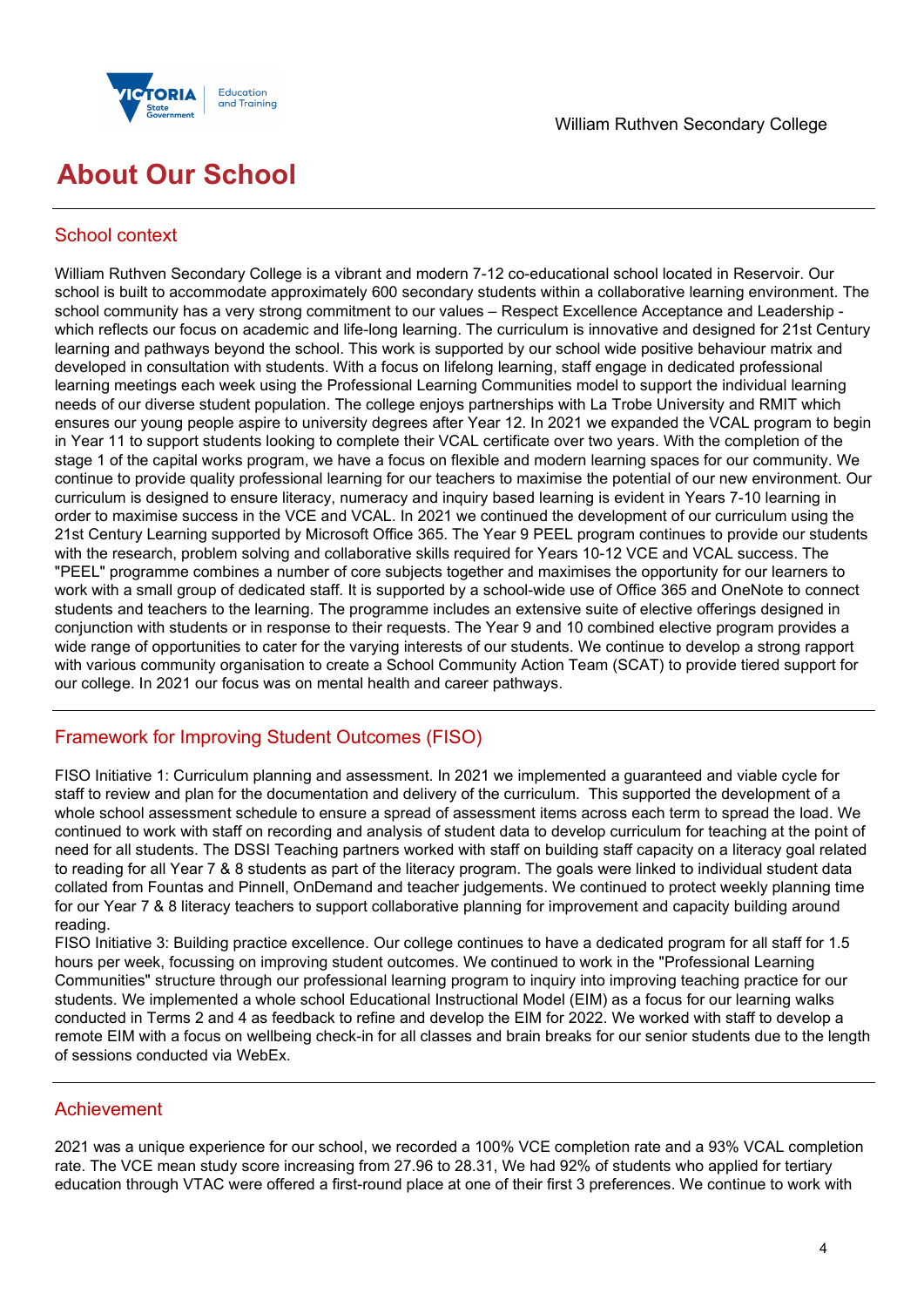

staff on accurately recording teacher judgement to reflect our student achievements across the 7-10 curriculum around triangulating data with formative and summative assessments. The NAPLAN data in Year seven resulted in an increase in the percentage of students in the top three bands. This was supported by the number of students assessed as independent readers from previous years. The work conducted with the DSSI all Year seven and eight students worked with staff to identify specific reading goals linked to their Fountas and Pinnell reading levels. As part of the Literacy program our Year 7 and 8 students engaged in the writer notebook as well. This has resulted in a 5% increase from 2020 to 2021 in student voice and agency from the Attitudes to School survey data.

## Engagement

We continue to work with our Family Engagement Action Team (FEAT) on how the parent community can support their child in their educational journey. During remote learning parents provided feedback to the school around how supportive and accommodating the redevelopment of the curriculum to focus on supporting the wellbeing and academic progress of the students. Several competitions e.g., narrative story writing, drawing, and cooking competitions were conducted to assist with students staying connected to the school. The school introduced brain break within the structure of the lessons to ensure students could have a mini break and remain focused for most of their sessions.

## **Wellbeing**

In 2021 the mentoring program continued to evolve with the implementation of cohort specific programs targeted to address concerns and issues. The whole school wellbeing program looked at various tiered approaches to programs addressing the mental health with the work conducted with the School Community Action Team external supports Headspace, School Focused Youth Services and Darebin council. We employed an extra staff member 0.8 to support our existing staff (Mental health Practitioner 0.4 and Wellbeing co-ordinator 0.6 having a strong focus on supporting our students during another disruptive year of learning. The wellbeing team worked with co-ordinators to implement several extracurricular activities to engage students and support a strong sense of connectedness to school for our students. The Attitudes to school data supports this with a 12% increase in connectedness to school over the past 3 years. We have also displayed a significant increase of 13% over the past 3 years in students having an advocate for them at WRSC. As part of the final lockdown the school restructured remote learning lessons to allow our students to have brain breaks and wellbeing days on a fortnightly basis to ensure students could self-regulate their online learning. We engaged regional support to present to staff the importance of self-care and balancing work and home life during the final lockdown with a focus on mental health and identifying stress loads and techniques to destress.

## Finance performance and position

The annual surplus was due to accumulated funds held to support the schools financial operations including curriculum programs and our liabilities over the next four years. The school has repaid the VSBA regarding the rebuild of the school completed in 2019, ahead of the projected time frame. Equity funding was fully expended in accordance with the requirements of the Department. All funds received from the Department, or raised by the school, have been expended, or committed to subsequent years, to support the achievement of educational outcomes and other operational needs of the school, consistent with Department policies, School Council approvals and the intent/purposes for funding relevant program related to improving and enhancing student outcomes.

> **For more detailed information regarding our school please visit our website at <https://www.williamruthvensc.vic.edu.au/>**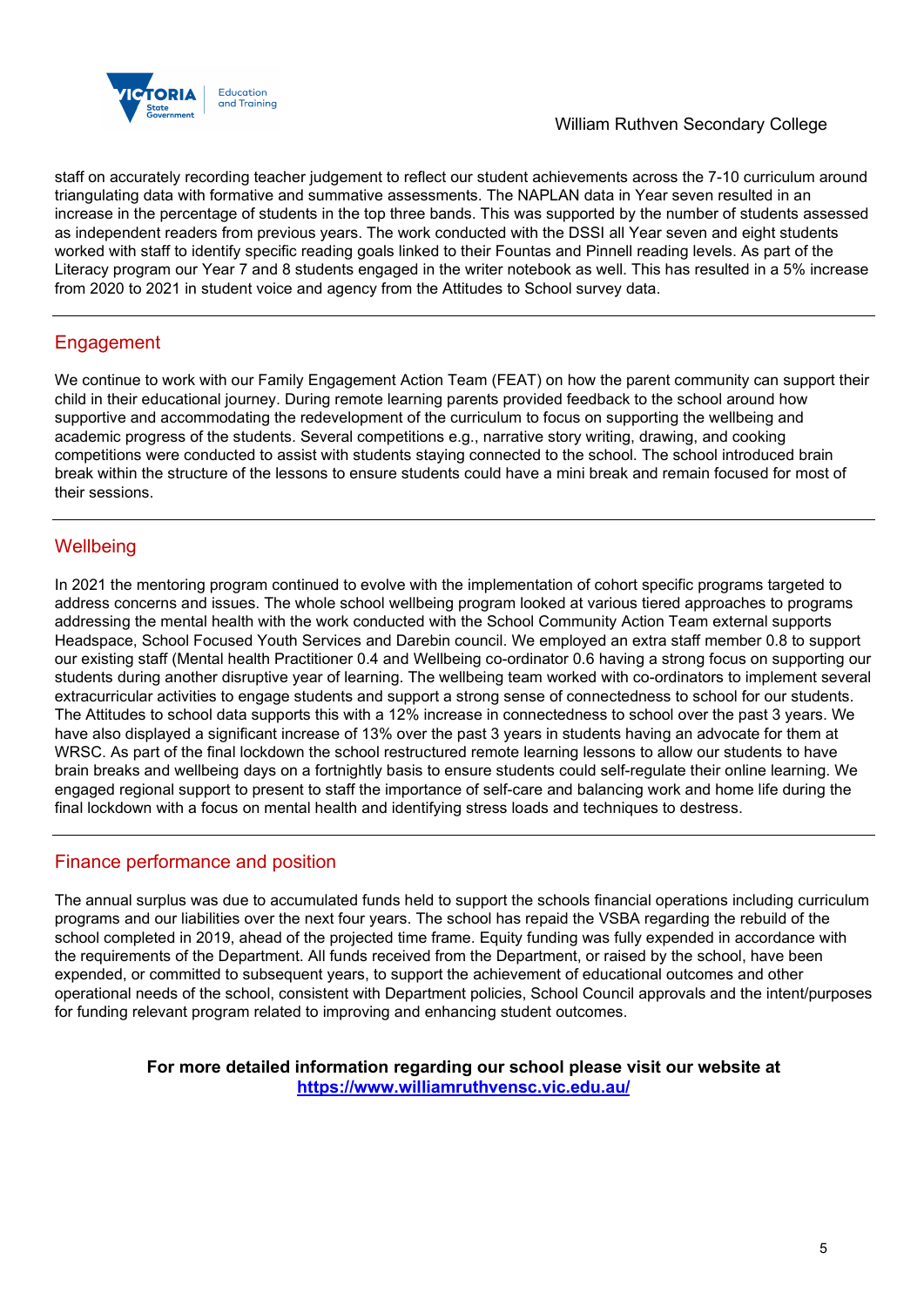

# **Performance Summary**

The Performance Summary for government schools provides an overview of how this school is contributing to the objectives of the Education State and how it compares to other Victorian government schools.

All schools work in partnership with their school community to improve outcomes for children and young people. Sharing this information with parents and the wider school community helps to support community engagement in student learning, a key priority of the Framework for Improving Student Outcomes.

Refer to the 'How to read the Annual Report' section for help on how to interpret this report.

## SCHOOL PROFILE

#### **Enrolment Profile**

A total of 410 students were enrolled at this school in 2021, 185 female and 225 male.

33 percent of students had English as an additional language and 5 percent were Aboriginal or Torres Strait Islander.

#### **Overall Socio-Economic Profile**

The overall school's socio-economic profile is based on the school's Student Family Occupation and Education index (SFOE).

SFOE is a measure of socio-educational disadvantage of a school, based on educational and employment characteristics of the parents/carers of students enrolled at the school. Possible SFOE band values are: Low, Low-Medium, Medium and High. A 'Low' band represents a low level of socio-educational disadvantage, a 'High' band represents a high level of socio-educational disadvantage.

This school's SFOE band value is: High

#### **Parent Satisfaction Summary**

The percent endorsement by parents on their school satisfaction level, as reported in the annual Parent Opinion Survey.

Percent endorsement indicates the percent of positive responses (agree or strongly agree) from parents who responded to the survey.



#### **School Staff Survey**

The percent endorsement by staff on School Climate, as reported in the annual School Staff Survey.

Percent endorsement indicates the percent of positive responses (agree or strongly agree) from staff who responded to the survey. Data is suppressed for schools with three or less respondents to the survey for confidentiality reasons.

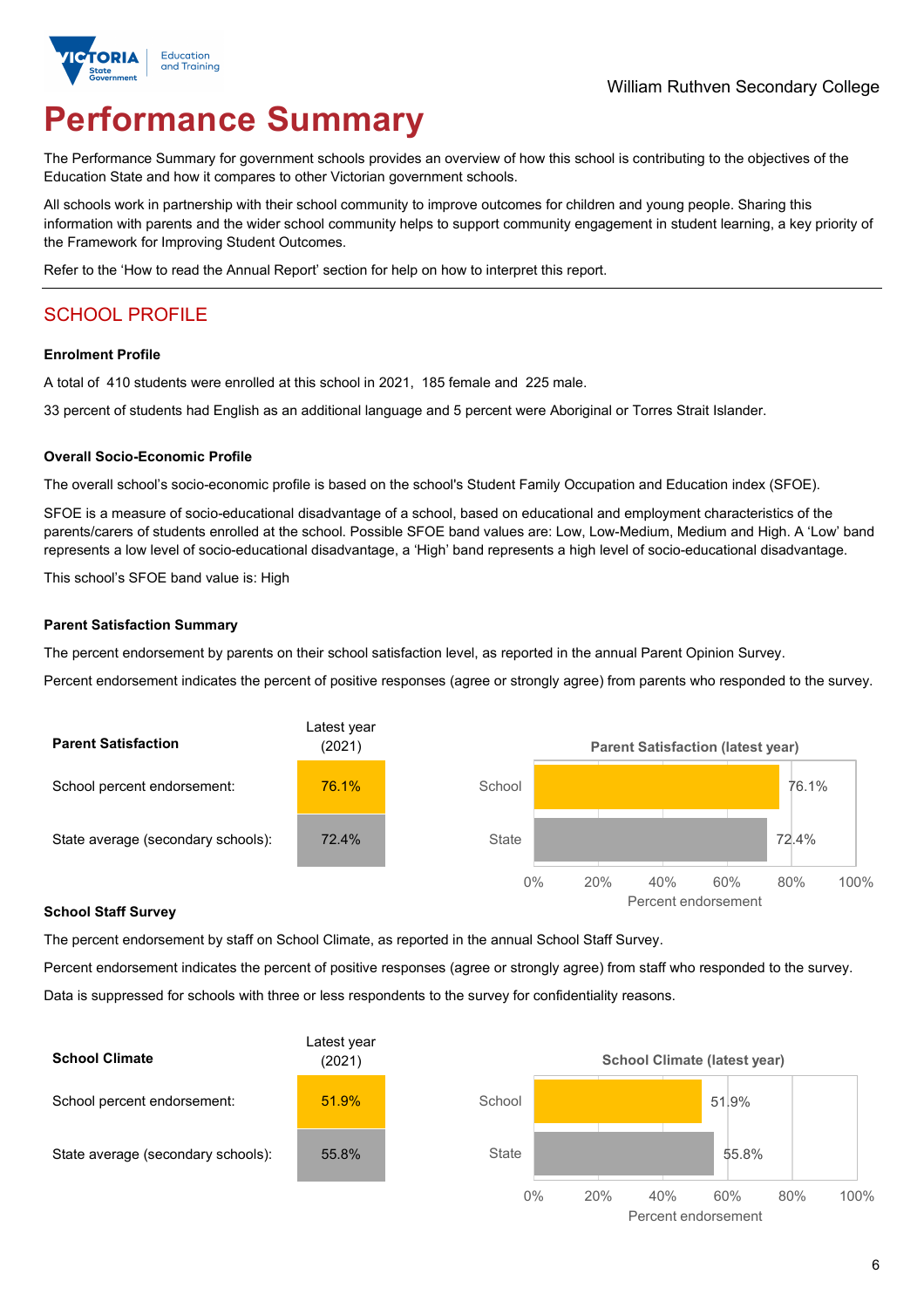

## ACHIEVEMENT

*Key: 'Similar Schools' are a group of Victorian government schools that are like this school, taking into account the school's socioeconomic background of students, the number of non-English speaking students and the size and location of the school.*

#### **Teacher Judgement of student achievement**

Percentage of students working at or above age expected standards in English and Mathematics.



| <b>Mathematics</b><br>Years 7 to 10                               | Latest year<br>(2021) |  |
|-------------------------------------------------------------------|-----------------------|--|
| School percent of students at or above age<br>expected standards: | 55.9%                 |  |
| Similar Schools average:                                          | 48.3%                 |  |
| State average:                                                    | 65.3%                 |  |

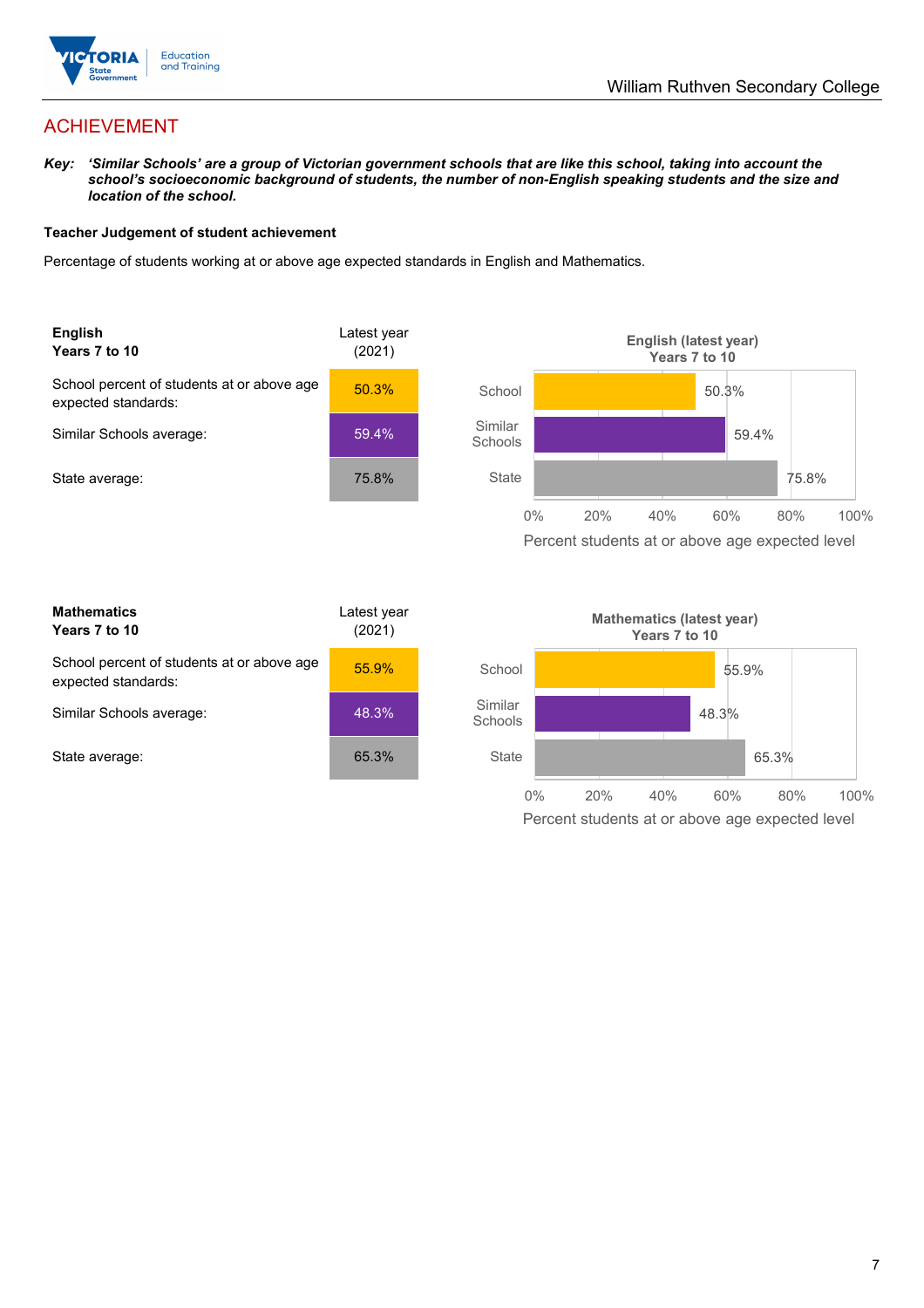

## ACHIEVEMENT (continued)

*Key: 'Similar Schools' are a group of Victorian government schools that are like this school, taking into account the school's socioeconomic background of students, the number of non-English speaking students and the size and location of the school.*

#### **NAPLAN**

Percentage of students in the top three bands of testing in NAPLAN.

Note: NAPLAN tests were not conducted in 2020, hence the 4-year average is the average of 2018, 2019 and 2021 data.

| <b>Reading</b><br>Year 7                          | Latest year<br>(2021) | 4-year<br>average | <b>NAPLAN Reading (latest year)</b><br>Year 7                               |      |
|---------------------------------------------------|-----------------------|-------------------|-----------------------------------------------------------------------------|------|
| School percent of students in<br>top three bands: | 46.6%                 | 38.9%             | School<br>46.6%                                                             |      |
| Similar Schools average:                          | 43.4%                 | 42.2%             | Similar<br>43.4%<br>Schools                                                 |      |
| State average:                                    | 55.2%                 | 54.8%             | <b>State</b><br>55.2%                                                       |      |
|                                                   |                       |                   | $0\%$<br>20%<br>40%<br>60%<br>80%<br>Percent of students in top three bands | 100% |
| <b>Reading</b><br>Year 9                          | Latest year<br>(2021) | 4-year<br>average | <b>NAPLAN Reading (latest year)</b><br>Year <sub>9</sub>                    |      |
| School percent of students in<br>top three bands: | 21.9%                 | 23.7%             | School<br>21.9%                                                             |      |
| Similar Schools average:                          | 31.5%                 | 32.9%             | Similar<br>31.5%<br>Schools                                                 |      |
| State average:                                    | 43.9%                 | 45.9%             | <b>State</b><br>43.9%                                                       |      |
|                                                   |                       |                   | 20%<br>$0\%$<br>40%<br>60%<br>80%<br>Percent of students in top three bands | 100% |
|                                                   |                       |                   |                                                                             |      |
| <b>Numeracy</b><br>Year 7                         | Latest year<br>(2021) | 4-year<br>average | <b>NAPLAN Numeracy (latest year)</b><br>Year <sub>7</sub>                   |      |
| School percent of students in<br>top three bands: | 35.6%                 | 39.0%             | School<br>35.6%                                                             |      |
| Similar Schools average:                          | 41.5%                 | 40.1%             | Similar<br>41.5%<br>Schools                                                 |      |
| State average:                                    | 55.2%                 | 55.3%             | <b>State</b><br>55.2%                                                       |      |
|                                                   |                       |                   | $0\%$<br>20%<br>40%<br>80%<br>60%<br>Percent of students in top three bands | 100% |
| <b>Numeracy</b><br>Year 9                         | Latest year<br>(2021) | 4-year<br>average | <b>NAPLAN Numeracy (latest year)</b><br>Year 9                              |      |
| School percent of students in<br>top three bands: | 27.7%                 | 32.8%             | School<br>27.7%                                                             |      |
| Similar Schools average:                          | 29.7%                 | 31.1%             | Similar<br>29.7%<br>Schools                                                 |      |
| State average:                                    | 45.0%                 | 46.8%             | <b>State</b><br>45.0%                                                       |      |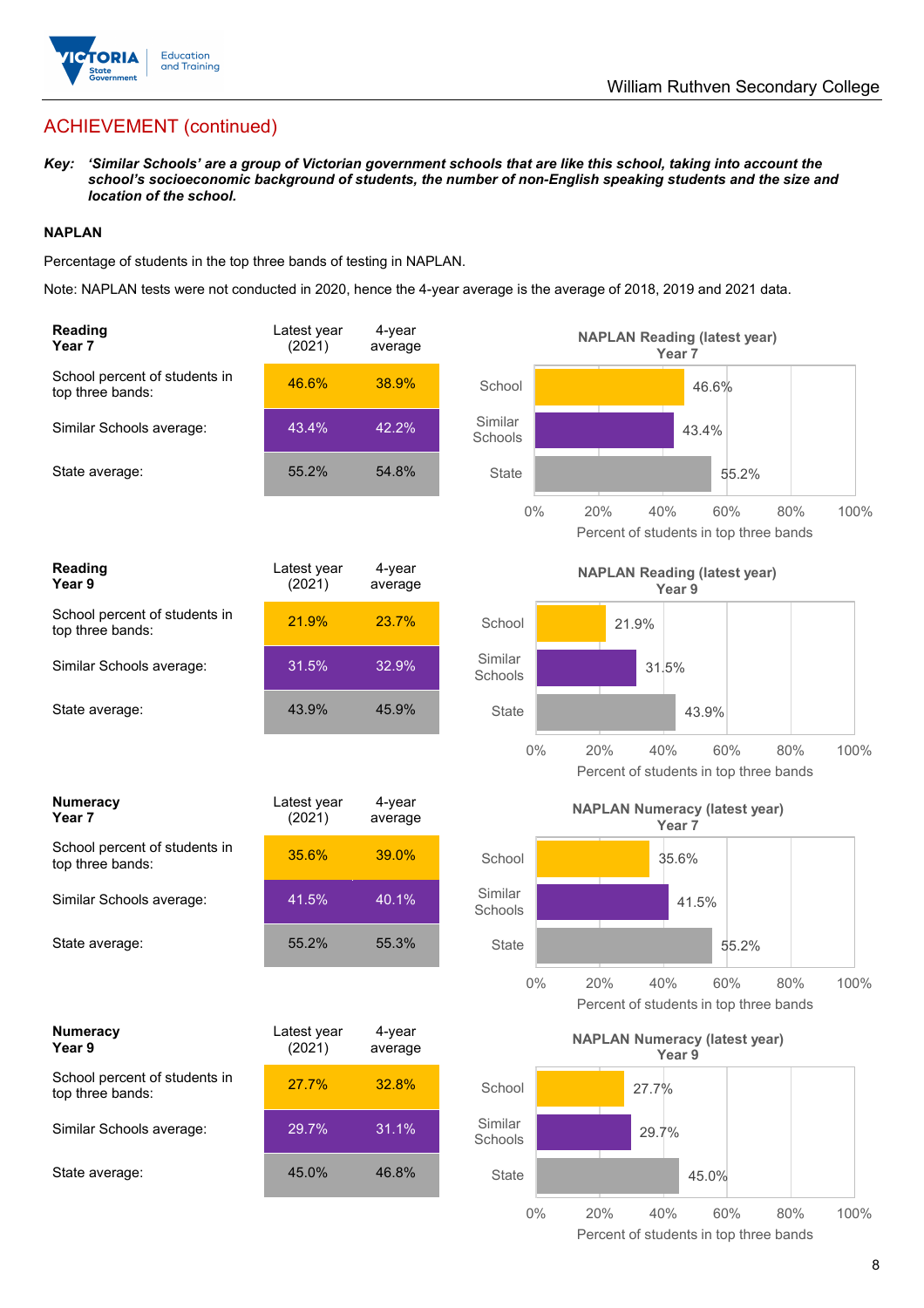

### William Ruthven Secondary College

## ACHIEVEMENT (continued)

#### **NAPLAN Learning Gain**

NAPLAN learning gain is determined by comparing a student's current year result relative to the results of all 'similar' Victorian students (i.e., students in all sectors in the same year level who had the same score two years prior). If the current year result is in the top 25 percent, their gain level is categorised as 'High'; middle 50 percent is 'Medium'; bottom 25 percent is 'Low'.

#### **Learning Gain Year 5 (2019) to Year 7 (2021)**



#### **Learning Gain Year 7 (2019) to Year 9 (2021)**

| Spelling:<br>Grammar and<br>Punctuation:<br><b>Learning Gain</b> | 31%<br>23%  | 42%<br>47%     | 27%<br>30%   | 22%<br>18%                               | Percent c<br>40%<br>20%<br>0% | 33%<br>19%<br>Reading<br><b>N</b> Low Gain | 32%<br>17%<br>Numeracy<br>Medium Gain     | 33%<br>္ကိ<br>28%<br>Writing | 4<br>31%<br>27%<br>Spelling<br><b>Z</b> High Gain | 30%<br>23%<br>Grammar and<br>Punctuation |
|------------------------------------------------------------------|-------------|----------------|--------------|------------------------------------------|-------------------------------|--------------------------------------------|-------------------------------------------|------------------------------|---------------------------------------------------|------------------------------------------|
| Year 7 (2019) to Year 9 (2021)                                   | Low<br>Gain | Medium<br>Gain | High<br>Gain | <b>High Gain</b><br>(Similar<br>Schools) |                               |                                            | <b>NAPLAN Learning Gain (latest year)</b> | Year 7 - Year 9              |                                                   |                                          |
| Reading:                                                         | 39%         | 41%            | 20%          | 21%                                      | 100%<br>80%                   |                                            |                                           |                              |                                                   |                                          |
| Numeracy:                                                        | 21%         | 60%            | 19%          | 22%                                      | 60%                           |                                            | 60%                                       | 52%                          | 54%                                               | 50%                                      |
| Writing:                                                         | 34%         | 52%            | 14%          | 20%                                      | Percent of students<br>40%    | 41%<br>39%                                 |                                           | 34%                          | 34%                                               |                                          |
| Spelling:                                                        | 34%         | 54%            | 13%          | 20%                                      | 20%                           | 20%                                        | 21%<br>19%                                | 14%                          | 13%                                               | 27%<br>23%                               |
| Grammar and<br>Punctuation:                                      | 27%         | 50%            | 23%          | 20%                                      | $0\%$                         |                                            |                                           |                              |                                                   |                                          |
|                                                                  |             |                |              |                                          |                               | Reading<br><b>N</b> Low Gain               | Numeracy<br><b>Medium Gain</b>            | Writing                      | Spelling<br><b>D</b> High Gain                    | Grammar and<br>Punctuation               |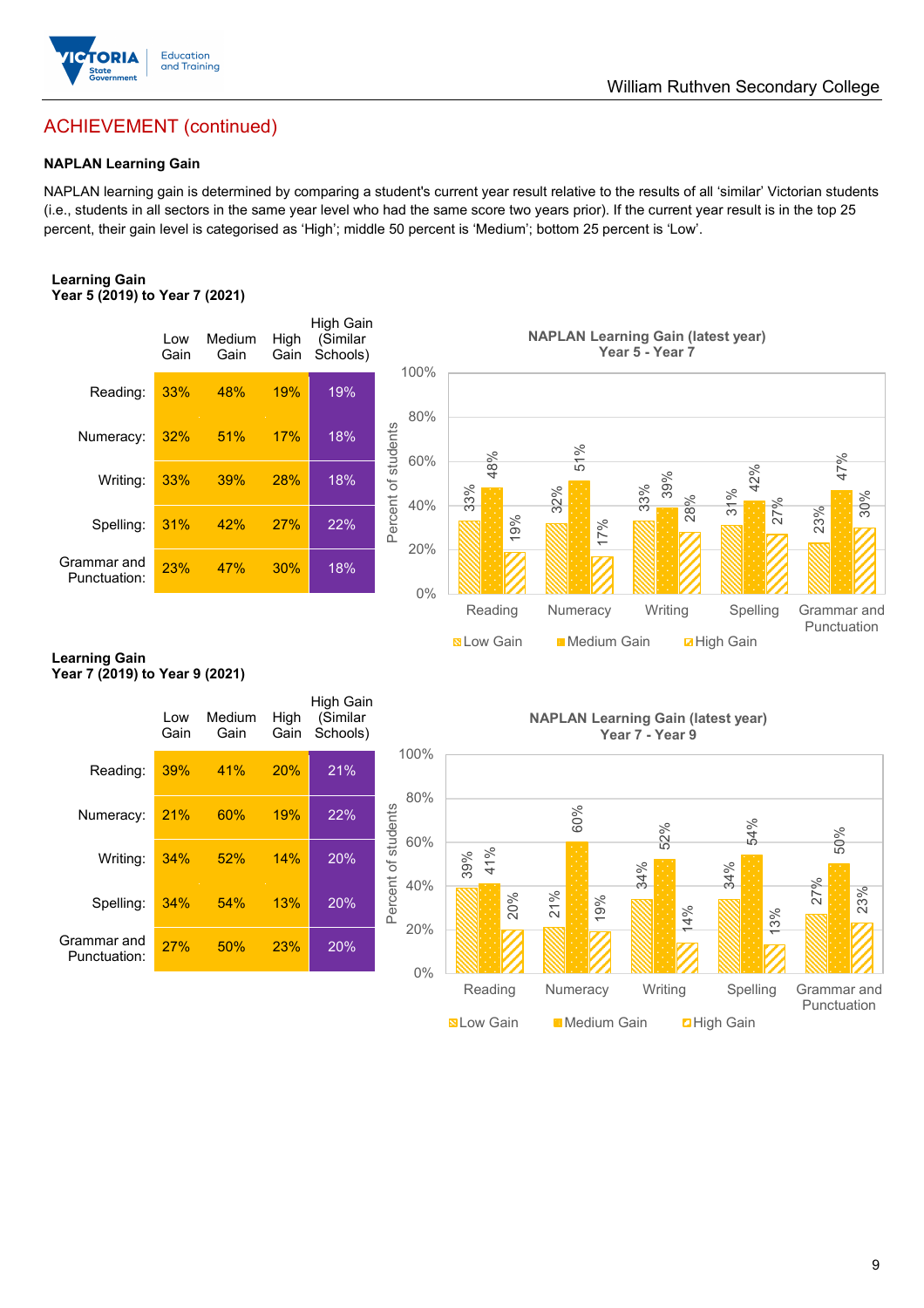

## ACHIEVEMENT (continued)

#### **Victorian Certificate of Education (VCE)**

Mean study score from all VCE subjects undertaken by students at this school. This includes all Unit 3 and 4 studies (including those completed in Year 11) and any VCE VET studies awarded a study score.

The maximum student study score is 50 and the state-wide mean (including government and non-government schools) is set at 30.



\* *Due to COVID-19, there may be some under-reporting of VET completed competencies from schools due to students still completing outstanding 2021 VET units in 2022.*

#### ENGAGEMENT

*Key: 'Similar Schools' are a group of Victorian government schools that are like this school, taking into account the school's socioeconomic background of students, the number of non-English speaking students and the size and location of the school.*

#### **Average Number of Student Absence Days**

Absence from school can impact on students' learning. Common reasons for non-attendance include illness and extended family holidays. Absence and attendance data in 2020 and 2021 may have been influenced by local COVID-19.



Average number of absence days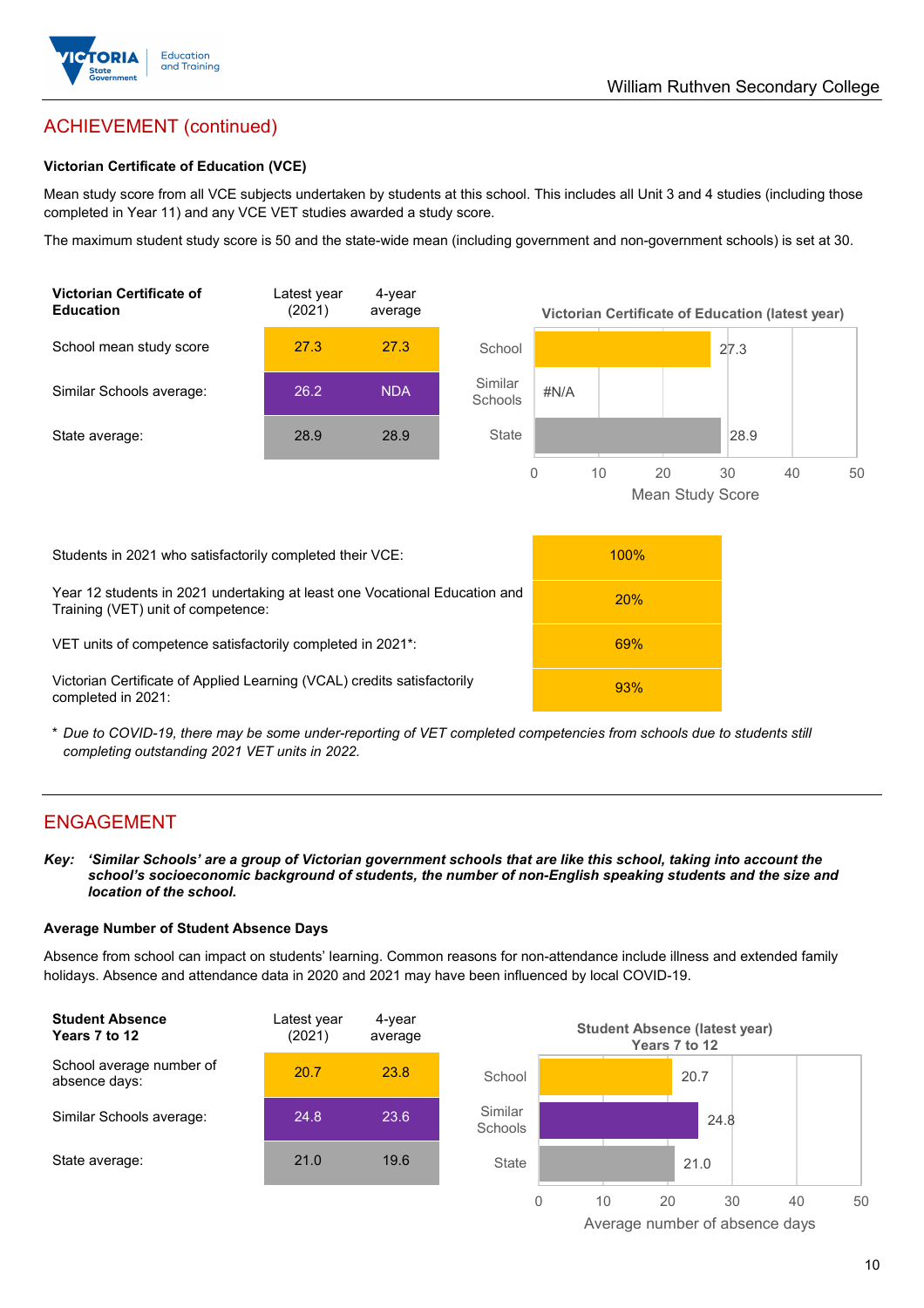

## ENGAGEMENT (continued)

#### **Attendance Rate (latest year)**

|                                             | Year i | Year 8 | Year 9 | Year 10 | Year 11 | Year 12 |
|---------------------------------------------|--------|--------|--------|---------|---------|---------|
| Attendance Rate by year level<br>$(2021)$ : | 92%    | 89%    | 83%    | 91%     | 91%     | 95%     |

#### **Student Retention**

Percentage of Year 7 students who remain at the school through to Year 10.



#### **Students exiting to further studies or full-time employment**

Percentage of students from Years 10 to 12 going on to further studies or full-time employment.

Note: This measure refers to data from the year when students exited the school. Data excludes destinations recorded as 'Unknown'.

| <b>Student Exits</b><br><b>Years 10 to 12</b>                             | Latest year<br>(2020) | 4-year<br>average |                           |     | <b>Student Exits (latest year)</b><br><b>Years 10 to 12</b> |     |     |       |
|---------------------------------------------------------------------------|-----------------------|-------------------|---------------------------|-----|-------------------------------------------------------------|-----|-----|-------|
| School percent of students to further<br>studies or full-time employment: | 85.5%                 | 89.0%             | School                    |     |                                                             |     |     | 85.5% |
| Similar Schools average:                                                  | 85.4%                 | 84.7%             | Similar<br><b>Schools</b> |     |                                                             |     |     | 85.4% |
| State average:                                                            | 89.9%                 | 89.2%             | State                     |     |                                                             |     |     | 89.9% |
|                                                                           |                       |                   | $0\%$                     | 20% | 40%                                                         | 60% | 80% | 100%  |

Percent of students with positive destinations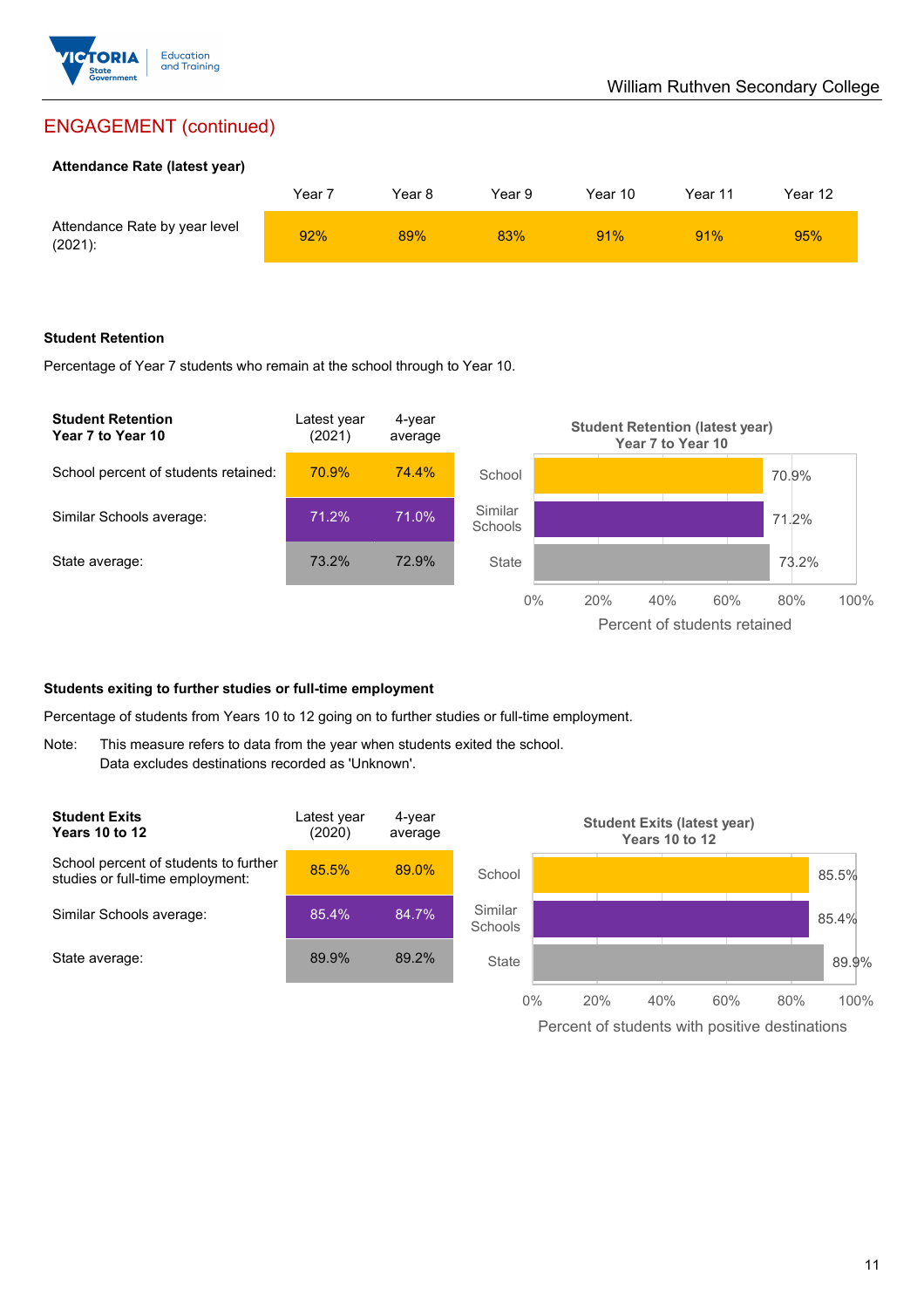

## **WELLBEING**

*Key: 'Similar Schools' are a group of Victorian government schools that are like this school, taking into account the school's socioeconomic background of students, the number of non-English speaking students and the size and location of the school.*

#### **Student Attitudes to School – Sense of Connectedness**

The percent endorsement on Sense of Connectedness factor, as reported in the Attitudes to School Survey completed annually by Victorian government school students, indicates the percent of positive responses (agree or strongly agree).



*Due to lower participation rates, differences in the timing of the survey/length of survey period and the general impact of Covid19 across 2020 and 2021, data are often not comparable with previous years or within similar school groups. Care should be taken when interpreting these results.*



#### **Student Attitudes to School – Management of Bullying**

The percent endorsement on Management of Bullying factor, as reported in the Attitudes to School Survey completed annually by Victorian government school students, indicates the percent of positive responses (agree or strongly agree).

| <b>Management of Bullying</b><br>Years 7 to 12 | Latest year<br>(2021) | 4-year<br>average |  |
|------------------------------------------------|-----------------------|-------------------|--|
| School percent endorsement:                    | 55.0%                 | 47.2%             |  |
| Similar Schools average:                       | 51.6%                 | 53.1%             |  |
| State average:                                 | 53.3%                 | 56.8%             |  |

*Due to lower participation rates, differences in the timing of the survey/length of survey period and the general impact of Covid19 across 2020 and 2021, data are often not comparable with previous years or within similar school groups. Care should be taken when interpreting these results.*

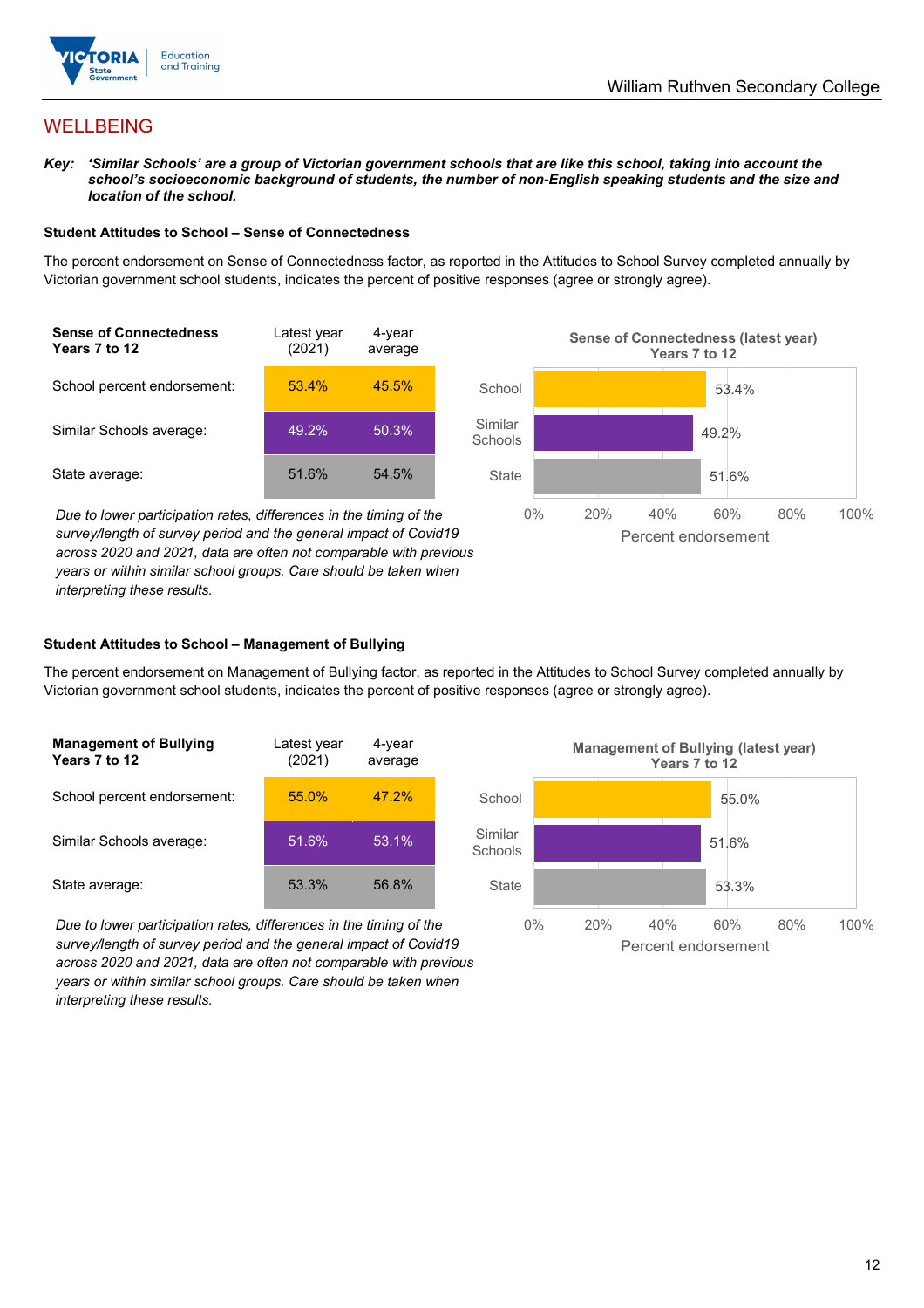

# **Financial Performance and Position**

FINANCIAL PERFORMANCE - OPERATING STATEMENT SUMMARY FOR THE YEAR ENDING 31 DECEMBER, 2021

| <b>Revenue</b>                        | <b>Actual</b> |
|---------------------------------------|---------------|
| <b>Student Resource Package</b>       | \$5,865,378   |
| <b>Government Provided DET Grants</b> | \$917,948     |
| Government Grants Commonwealth        | \$2,386       |
| <b>Government Grants State</b>        | \$3,139       |
| <b>Revenue Other</b>                  | \$11,067      |
| <b>Locally Raised Funds</b>           | \$31,445      |
| <b>Capital Grants</b>                 | \$0           |
| <b>Total Operating Revenue</b>        | \$6,831,364   |

| Equity <sup>1</sup>                                 | <b>Actual</b> |
|-----------------------------------------------------|---------------|
| Equity (Social Disadvantage)                        | \$504,816     |
| Equity (Catch Up)                                   | \$36.364      |
| <b>Transition Funding</b>                           | \$0           |
| Equity (Social Disadvantage - Extraordinary Growth) | \$0           |
| <b>Equity Total</b>                                 | \$541,181     |

| <b>Expenditure</b>                    | <b>Actual</b> |
|---------------------------------------|---------------|
| Student Resource Package <sup>2</sup> | \$5,063,079   |
| Adjustments                           | \$0           |
| <b>Books &amp; Publications</b>       | \$0           |
| Camps/Excursions/Activities           | \$52,335      |
| <b>Communication Costs</b>            | \$15,142      |
| Consumables                           | \$52,393      |
| Miscellaneous Expense <sup>3</sup>    | \$87,216      |
| <b>Professional Development</b>       | \$45,044      |
| Equipment/Maintenance/Hire            | \$182,658     |
| <b>Property Services</b>              | \$70,797      |
| Salaries & Allowances <sup>4</sup>    | \$29,773      |
| <b>Support Services</b>               | \$252,047     |
| Trading & Fundraising                 | \$2,819       |
| Motor Vehicle Expenses                | \$5,005       |
| <b>Travel &amp; Subsistence</b>       | \$0           |
| <b>Utilities</b>                      | \$45,263      |
| <b>Total Operating Expenditure</b>    | \$5,903,572   |
| <b>Net Operating Surplus/-Deficit</b> | \$927,793     |
| <b>Asset Acquisitions</b>             | \$10,817      |

(1) The equity funding reported above is a subset of the overall revenue reported by the school.

(2) Student Resource Package Expenditure figures are as of 10 Mar 2022 and are subject to change during the reconciliation process.

(3) Miscellaneous Expenses include bank charges, administration expenses, insurance and taxation charges.

(4) Salaries and Allowances refers to school-level payroll.